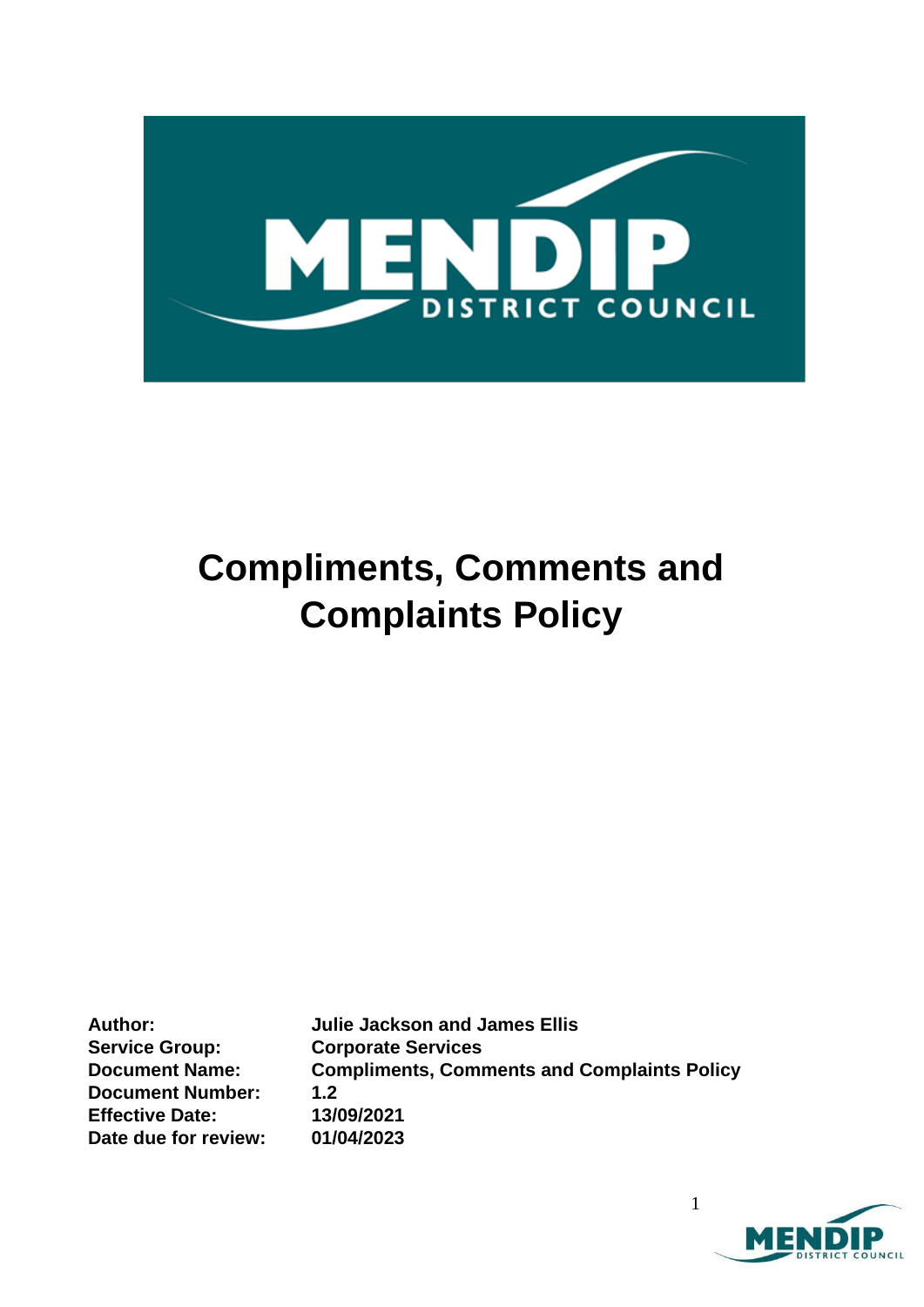### **Version control:**

| No' | <b>Effective</b><br><b>Date</b> | Author /<br><b>Reviewer</b> | Comments (e.g. details of any policies<br>being replaced) |
|-----|---------------------------------|-----------------------------|-----------------------------------------------------------|
| 1.0 | N/A                             | Julie Jackson               | <b>Compliments, Comments and Complaints</b><br>Guide.     |
| 1.1 | 28/04/2020                      | Julie Jackson               | See version control for any changes                       |
| 1.2 | 08/07/2021                      | Julie Jackson               | See version control for any changes                       |
| 1.3 |                                 |                             |                                                           |
| 1.4 |                                 |                             |                                                           |
| 1.5 |                                 |                             |                                                           |

### **Dissemination**

| <b>Name or Team</b>                 | <b>Method</b> | <b>Date</b>      | <b>Version</b> |
|-------------------------------------|---------------|------------------|----------------|
| Corporate<br><b>Management Team</b> | Email         | 19/08/2021   1.2 |                |
| <b>Head of Services</b>             | Email         | 10/08/2021   1.2 |                |
| All employees                       | My Mendip     | 17/09/2021   1.2 |                |
| Outside parties                     | Website link  | N/A              | N/A            |

## **Publication of current version**

| Location           | <b>Date of Publication</b> |  |
|--------------------|----------------------------|--|
| Sharepoint         | 14/09/2021                 |  |
| <b>MDC</b> website | 14/09/2021                 |  |

# **Approvals for current version**

| <b>Name</b>                                    | <b>Date of Approval</b> |
|------------------------------------------------|-------------------------|
| Cabinet                                        | N/A                     |
| Scrutiny Policies and Strategies working group | N/A                     |
| Corporate Management Team                      | 13/09/2021              |
| <b>Head of Services</b>                        | 13/08/2021              |

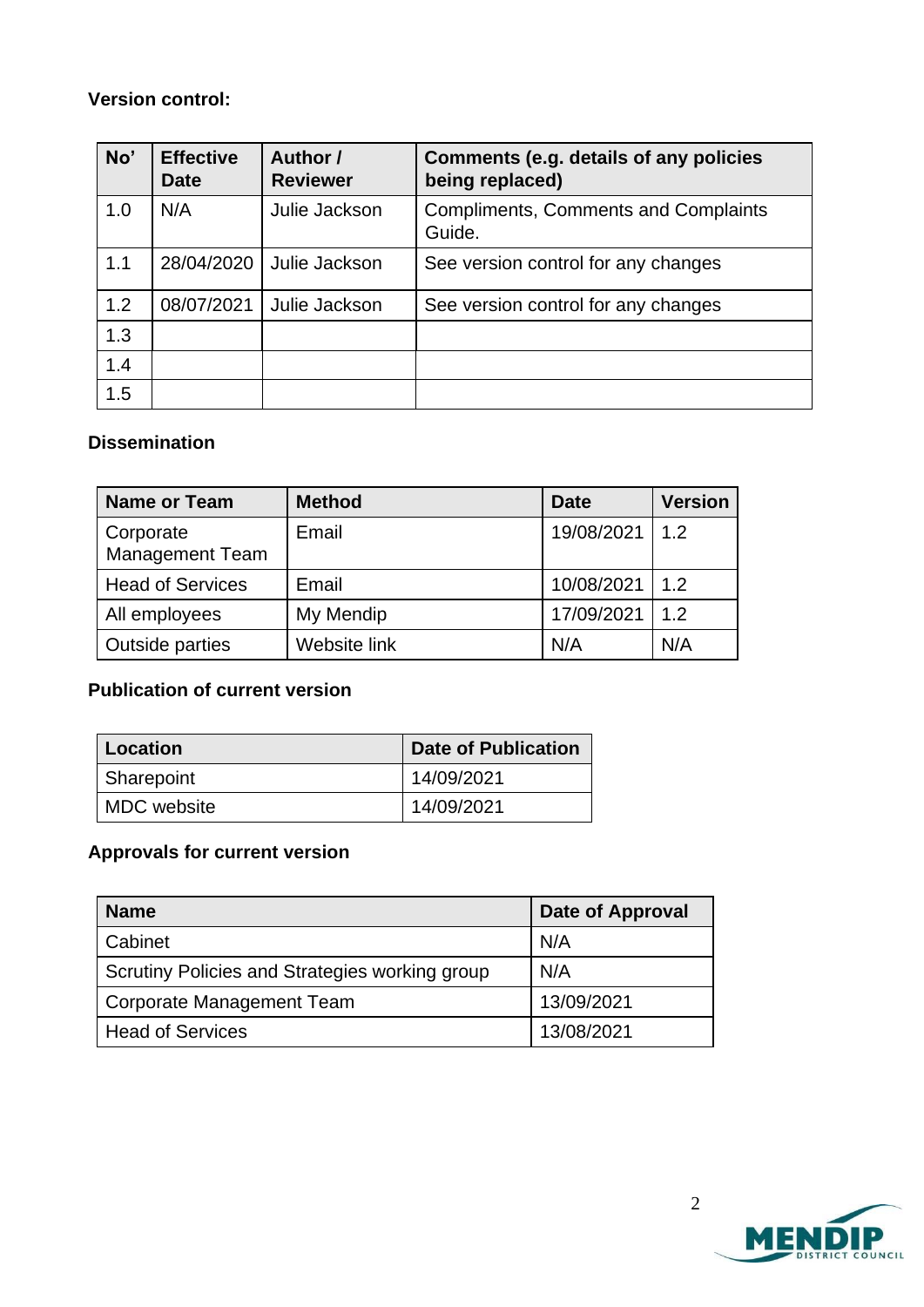# **Version Control – Amendment Log version 1.2:**

| No'            | <b>Date</b> | Author /<br><b>Reviewer</b> | Page No'<br>(current<br>version) | <b>Amendments</b>                                                                                                                                                                            | <b>Supporting</b><br>documents<br>(attached) |
|----------------|-------------|-----------------------------|----------------------------------|----------------------------------------------------------------------------------------------------------------------------------------------------------------------------------------------|----------------------------------------------|
| 1              | 07/06/2021  | Julie Jackson               | All                              | <b>Changed Group Manager to</b><br><b>Head of Services</b>                                                                                                                                   | N/A                                          |
| $\overline{2}$ | 07/06/2021  | Julie Jackson               | 5                                | Deleted duplication of<br>wording ' alternatively you<br>can visit one of the Council<br><b>Access Points</b>                                                                                | N/A                                          |
| 3              | 07/06/2021  | Julie Jackson               | 6                                | 'Working'<br>Changed<br>to<br>'Calendar'<br>days,<br>in<br>the<br>sentence 'Provide you with a<br>within<br>full<br>response<br>10<br>calendar days, or explain<br>why it might take longer' | N/A                                          |
| $\overline{4}$ | 07/06/2021  | Julie Jackson               | 6                                | Added to LGO details; Lines<br>are open between 10am<br>and 4pm, Monday to Friday,<br>except on public holidays.                                                                             | N/A                                          |
| 5              | 07/06/2021  | Julie Jackson               | $\overline{7}$                   | Updated the web address<br>for the The Independent<br><b>Regulatory Challenge</b><br>Panel<br>https://www.hse.gov.uk/cont<br>act/challenge-panel.htm                                         | N/A                                          |
| 6              | 07/06/2021  | Julie Jackson               | $\overline{7}$                   | <b>Updated the Ernst and</b><br>Young LLP address and<br>web address                                                                                                                         | N/A                                          |
| $\overline{7}$ | 08/07/2021  | Julie Jackson               | 6                                | Added What is a Complaint,<br>What is not a Complaint and<br>Complaints about<br><b>Contractors / Partners</b>                                                                               | N/A                                          |
| 8              | 08/07/2021  | Julie Jackson               | 8                                | <b>Added The OEP website</b><br>address                                                                                                                                                      | N/A                                          |
| 9              | 08/07/2021  | <b>James Ellis</b>          | 5 and 8                          | <b>Housing reviews and</b><br>appeals process                                                                                                                                                | N/A                                          |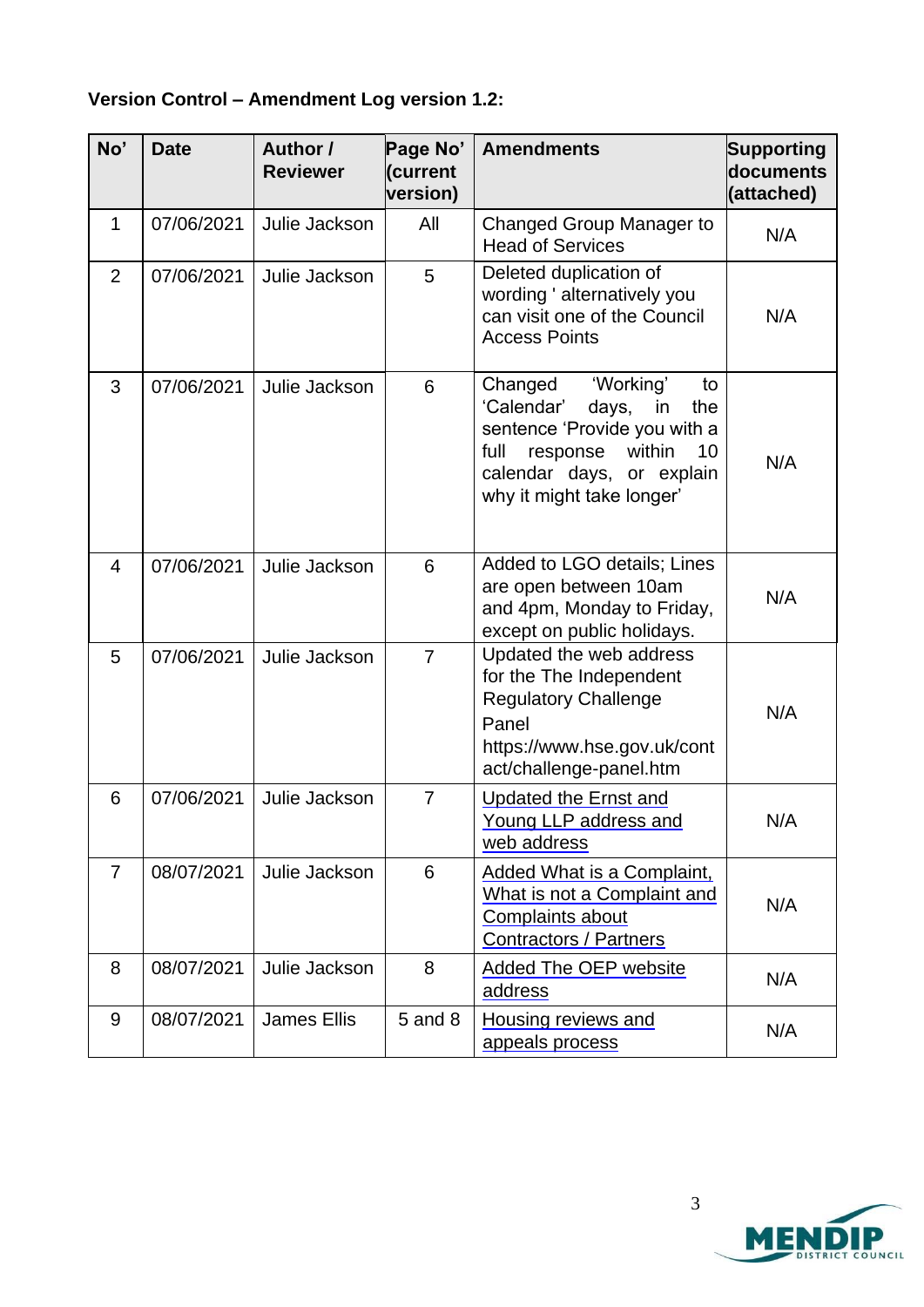# **Compliments, Comments and Complaints Policy**

# **Your opinion counts**

At Mendip District Council we are committed to putting you, our customers, first. That means we are always pleased to hear what you have to say about the services we provide, whether you are a resident, business or visitor to the District of Mendip.

By letting us know what you think – either when we are doing a good job or when you think we can do better – you will be helping to improve the Council for everybody.

We would also like to know if you have any ideas, comments or suggestions for how we can improve the way we do things.

#### **Our promises to you**

Whenever you contact us with your feedback, whether good or where you think we could improve our service, you can be assured we will:

- Always listen to what you have to say
- Treat you honestly, fairly and politely
- Give you help and advice as quickly as we can
- Respect your individual needs and your right to privacy
- Keep you informed about what's happening
- Take action, where appropriate, to improve our service to you

# **Ways to get in touch**

If you would like to let us know when we have done something well or have a suggestion of how we can do things better, you can contact us:

#### **By using our web form**

Which can be found on our website at<https://www.mendip.gov.uk/feedback>

#### **By email**

Our email address is customerservices@mendip.gov.uk

#### **By telephone**

You can speak to us on 0300 303 8588

#### **By post**

If you prefer, you can write to us at Mendip District Council at Cannards Grave Road, Shepton Mallet, Somerset BA4 5BT.

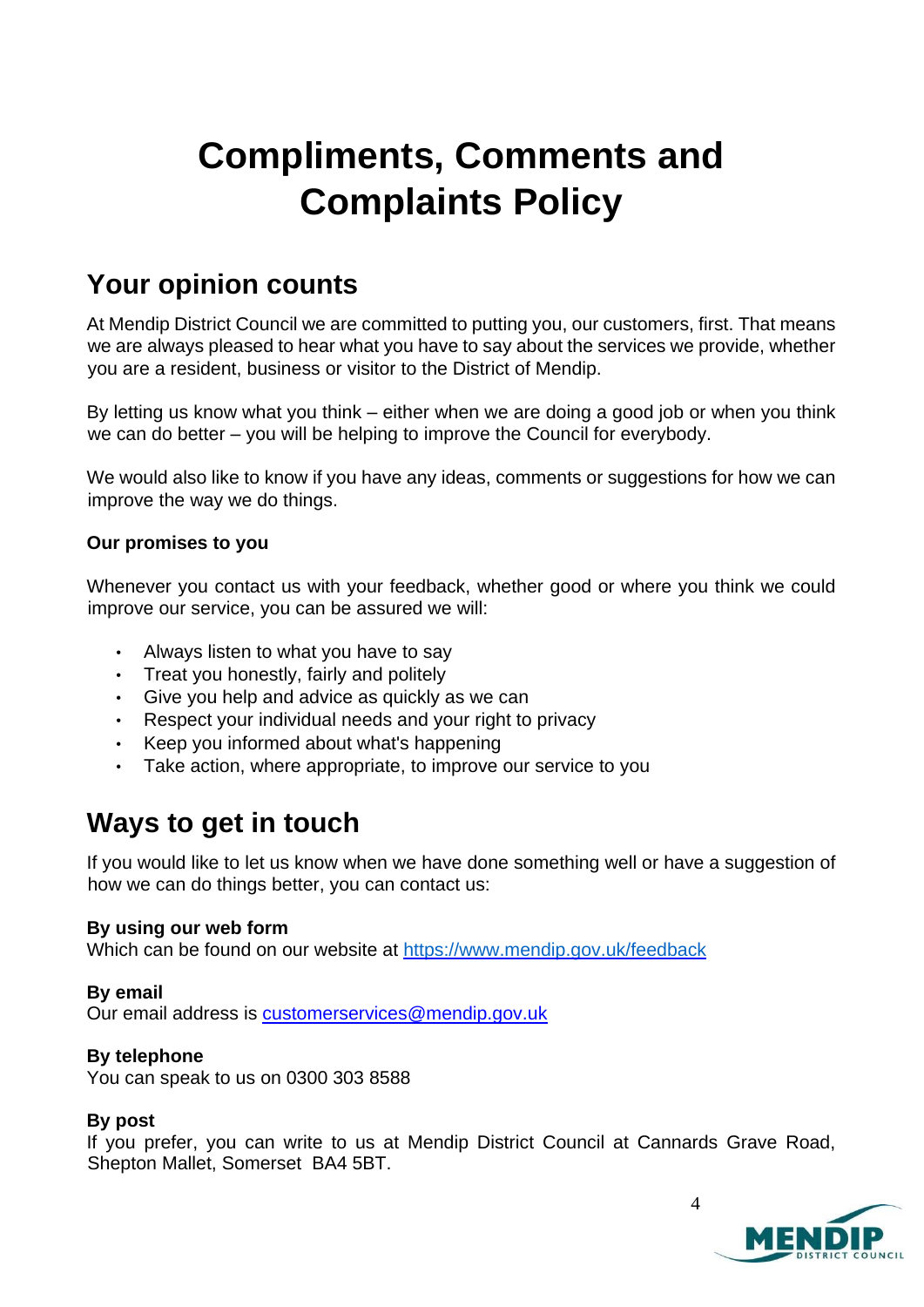#### **In person**

At the Council offices at the address above, or you can visit one of the Council Access Points where a member of our Customer Services Team will make a note of your feedback and pass it on to the right person.

For locations and opening times of the Council Access Points, and further detail of our feedback procedures, visit [www.mendip.gov.uk](http://www.mendip.gov.uk/)

# **How we deal with complaints**

We know that no matter how hard we try, there could be times when you are not happy with the standard of service that you have received. We would like you to tell us if you think we:

- Have failed to do something we should have done to the agreed standard
- Did something we should not have done
- Were slow or inefficient in helping you
- Refused to help or advise
- Treated you unfairly or rudely

We hope that most problems can be sorted out easily with the member of staff involved, and we would always encourage you to try this informal approach first.

We take all complaints seriously and do our best to learn from them. We will investigate complaints in a fair and confidential way. Making a complaint about us does not mean you will be treated differently to any other resident in the future. You will always be treated politely and with respect, however complaints made in an abusive manner will not be considered.

The Council has a number of formal processes in place to deal with reviews and appeals, and as a result this Policy does not cover:

- The planning decision and appeals process
- Decisions made under statutory or regulatory provisions and appeals process
- Challenges against a car park penalty charge notice
- Appeals against decisions on business rates, council tax or housing benefit
- Appeals against Discretionary Housing Payment awards
- Complaints against councillors, including Parish Councils
- Appeals against food business inspection results
- Housing reviews and appeals process

The procedures in place to deal with these matters can be found on our website [www.mendip.gov.uk.](http://www.mendip.gov.uk/) Links to the relevant web pages can be found at the end of this Policy.



5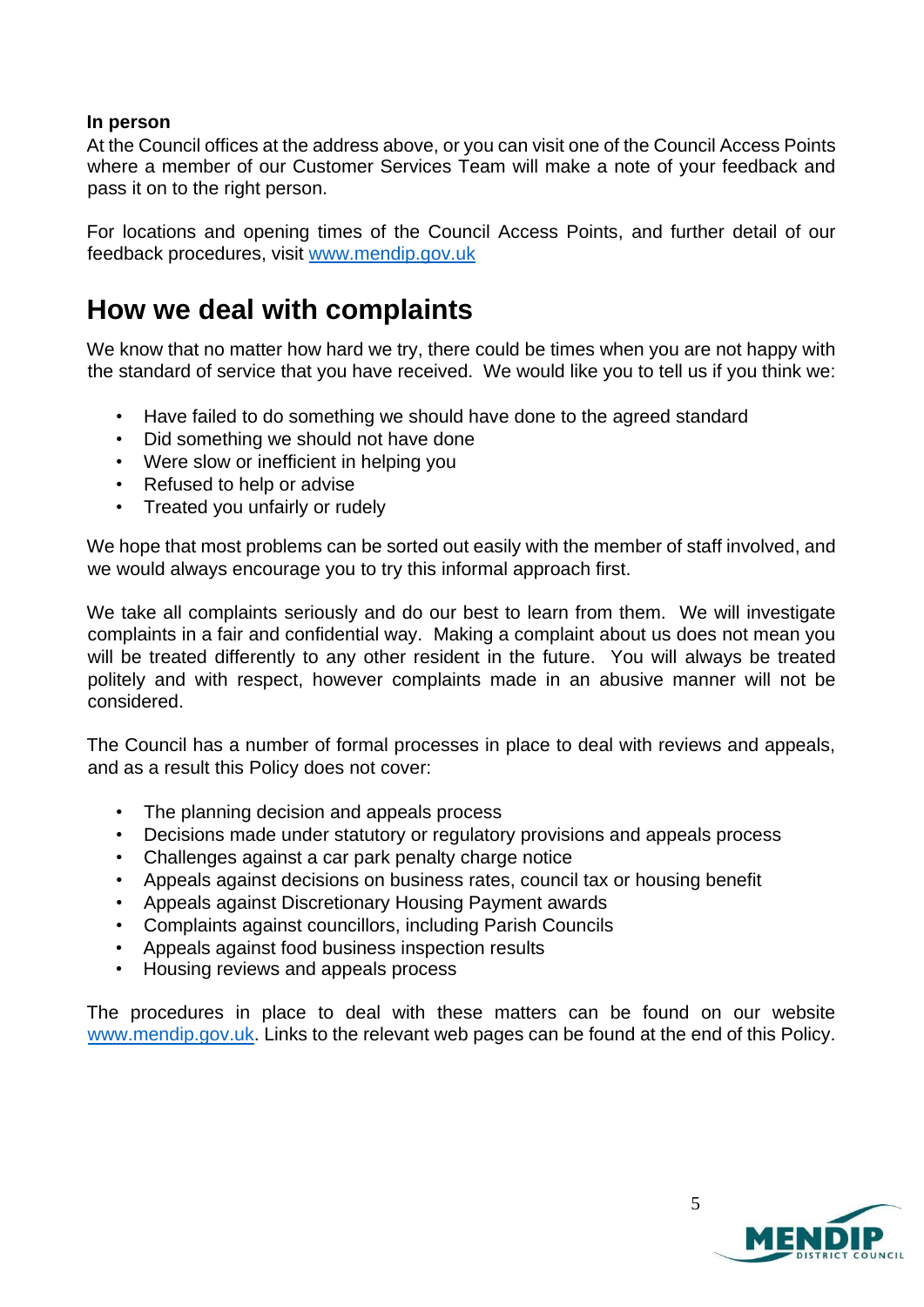#### **What is a Complaint?**

Mendip District Council defines a complaint as:

"An expression of dissatisfaction, however made, about the standard of service, action or lack of action by the Council or its staff, affecting an individual, user, or group of users."

#### **What is** *not* **a Complaint?**

In many cases we can resolve an issue very quickly. A complaint is not an initial request for a service to be delivered.

Example: an initial request for fly-tipping to be removed, or where a refuse team has not picked up a customer's bin and the team, once made aware of this, collected the bin within the set service level agreement, or when there is concern that the grass in an area has not been cut but we are able to confirm a scheduled time for the work to take place. All of these examples would not constitute a complaint.

#### **Complaints about Partners and Contractors**

The Council works closely with other partners and contractors to deliver services on our behalf, including combined commissioning such as the Somerset Waste Partnership. Complaints about contractors (except for 5 Councils Partnership's Revenues and Benefits, and Council Tax complaints) will be handled directly by the contractor through their own complaint's management process. The Council will forward complaints of this type to the contractor in question and will liaise with them to ensure that the complaint is investigated fully and resolved satisfactorily.

#### **Resolving your complaint**

The last thing we want to do is upset or frustrate you, so we take any complaints we receive very seriously. We have processes in place to make sure that every complaint is dealt with fairly and sorted out as quickly as possible.

For most complaints we will follow a staged procedure and will aim to respond in full in 10 calendar days. However, sometimes complaints are complex, so we may need to take longer than 10 calendar days to reply fully. If so, we will let you know within 10 calendar days what action we are taking and how long a full reply is likely to take.

The stages that we follow are set out below:

#### **Stage 1**

At this stage your complaint will normally be handled by a Senior Officer in the service you are complaining about. We will do our best to resolve the issue as quickly as possible and within 10 calendar days of you making the complaint.



6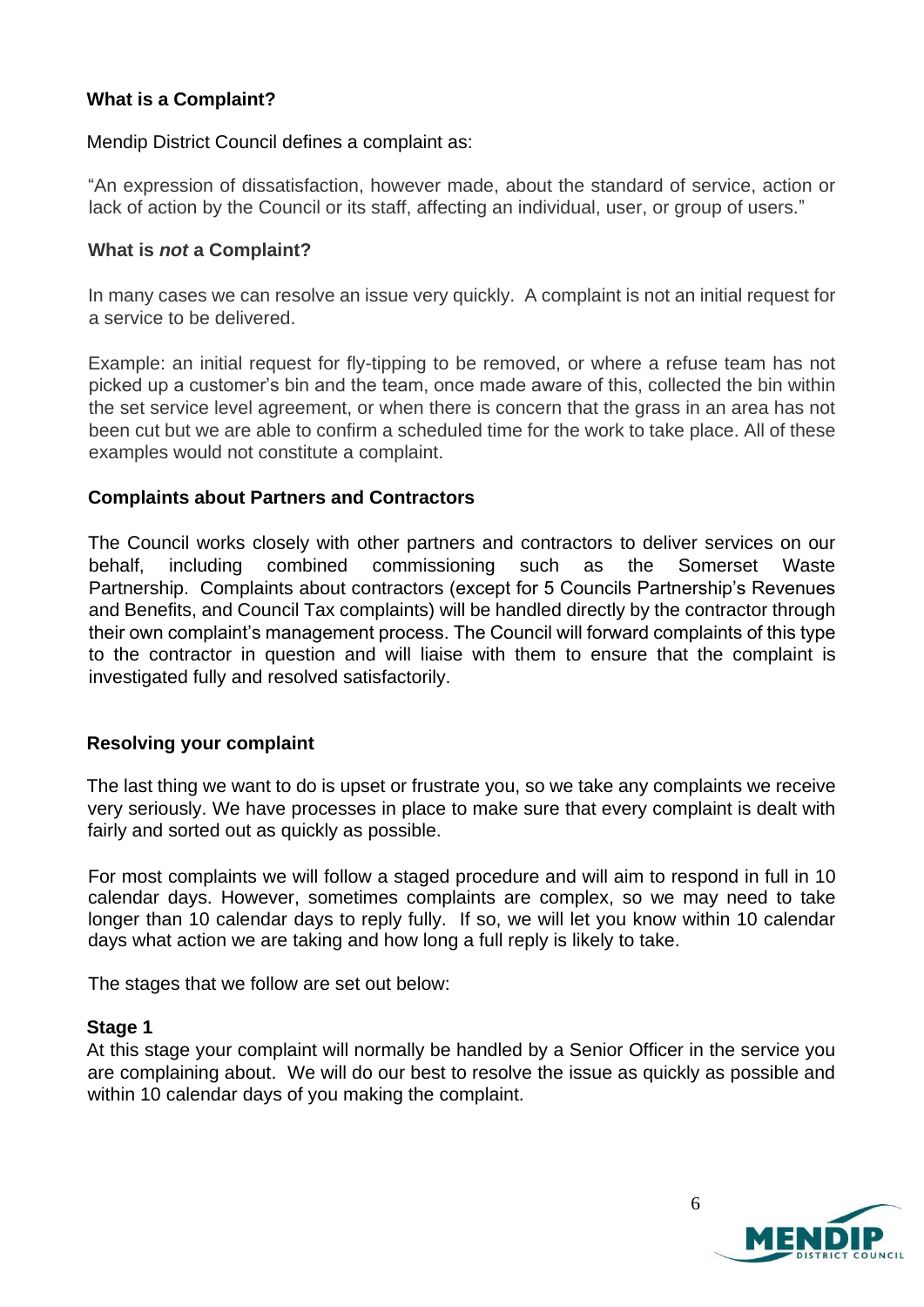#### **Stage 2**

If you are not happy with the outcome at stage 1 you can appeal. To help us investigate further, please be clear about which parts of your original complaint have not been satisfactorily addressed by our stage 1 response. If you appeal your complaint will normally be handled by the Head of Service who will review how the complaint was dealt with and provide you with a full response within 10 calendar days of your complaint being escalated. If this is not possible, we will contact you and let you know when you can expect a full response.

#### **In all cases we will:**

- Provide you with the contact details of the person dealing with your complaint
- Provide you with a full response within 10 calendar days, or explain why it might take longer
- Advise you on how to take your complaint further if you are still unhappy with the result.

We are committed to dealing with all complaints fairly and impartially, and to providing a high-quality service to those who make them. However, there are occasions when contact from a complainant becomes too frequent or complex that it hinders our consideration of their complaints, or those made by other people. We refer to such complainants as being either vexatious or unreasonably persistent, and in such cases, we may take action to limit the contact the complainant has with us. Such occurrences are rare, and we will first write to the complainant to advise that their conduct is no longer considered reasonable and the reasons for this.

If, after completing the two stages above, you are still unhappy with the result we will advise you on how to take your complaint further.

#### **If you'd like to take things further**

We really hope we are able to resolve any complaints you might have. If, however, you are unhappy with the action we have taken, you may want to contact the:

- Local Government Ombudsman, who will investigate your complaint once it has gone through our own complaints procedure outlined above. For more information on the Local Government Ombudsman visit [www.lgo.org.uk](http://www.lgo.org.uk/) or call 0300 061 0614. Lines are open between 10am and 4pm, Monday to Friday, except on public holidays.
- External Auditor, who will investigate complaints relating to financial matters, where you think we have not acted legally or properly.

For more information on the External Auditor contact Ernst and Young LLP, Appointed Auditor, Grosvenor House, Grosvenor Square, Southampton, SO15 2BE https://www.ey.com/en\_uk